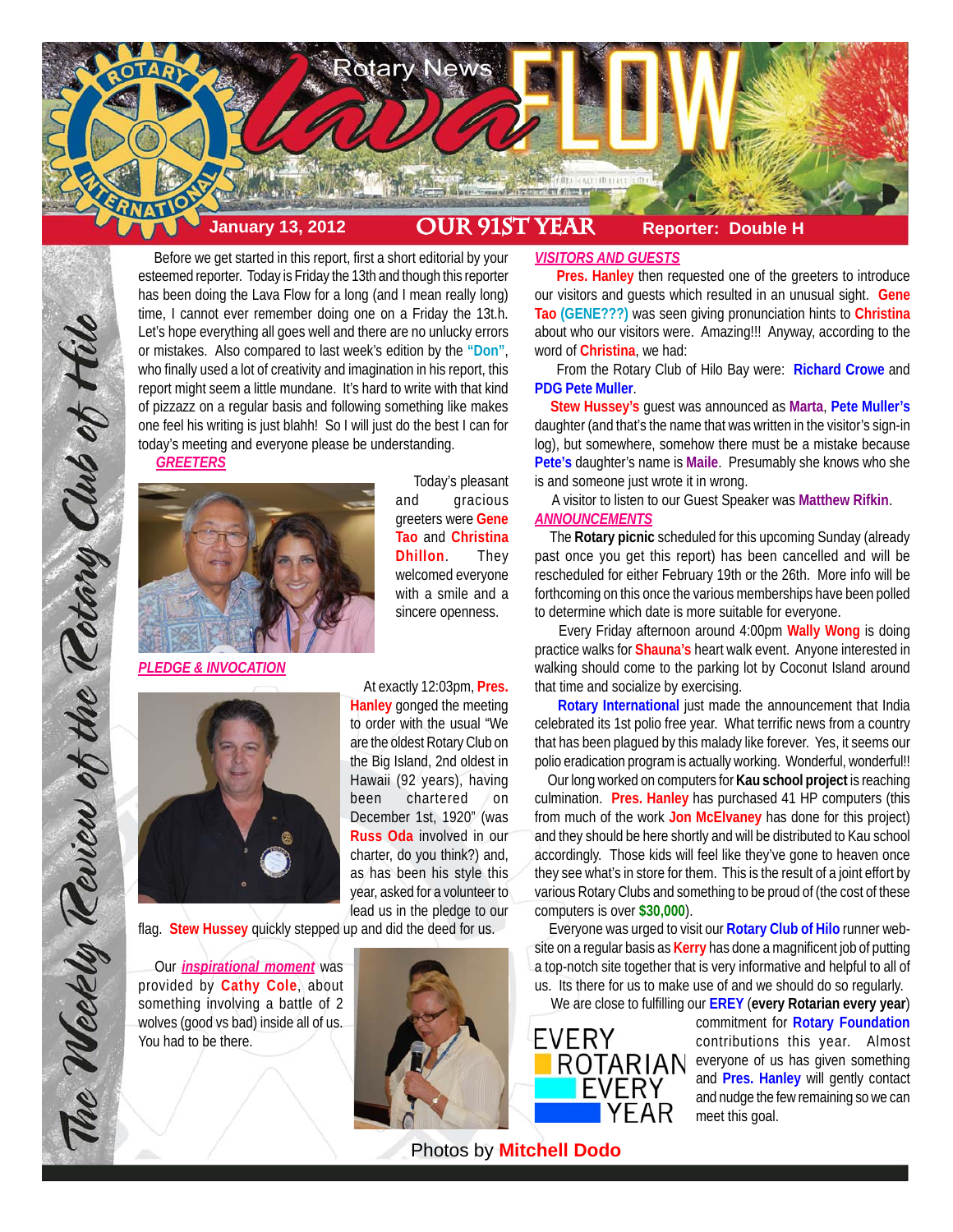#### *Birthdays:*

**Doug Espejo** January 8 **Ketura DeMattos** January 10 **Bobby Stivers-Apiki** January 17 **Gail Takaki** January 17 **Newton Chu** January 19 **Mitchell Dodo** January 19

#### *Club Anniversary:*

**Yoko Hayano** January 7 **Judy Gibson** January 13 **Scott Brand** January 14 **Bob Hanley** January 14 **Stew Hussey** January 15 **Nancy Cabral** January 29 **Jenny Johnson** January 30 **Richard Johnson** January 30

#### *Announcements:*

**Fri. January 20 Barbara Troegner**

**Fri. January 27**

**Fri. February 3**

### **Fri. February 10**

# **Fri. February 17**

|                                               | <b>Joseph Hanley</b>   |
|-----------------------------------------------|------------------------|
| President Elect  Alan Kusunoki                |                        |
|                                               |                        |
| Immediate Past President  Stewart Hussey      |                        |
|                                               | <b>Richard Johnson</b> |
|                                               | <b>William Dolan</b>   |
| Sergeant-at-Arms                              | <b>Chris Tamm</b>      |
| Director - Club Administration                | <b>Kerry Glass</b>     |
| Director - Service Projects  Mitchell Dodo    |                        |
| Director - Rotary Foundations  Susan Munro    |                        |
| Director - Membership  James Cheney           |                        |
| Director - Public relations  Robert Hanley    |                        |
| International Service  Steve Yoshida          |                        |
| Community Service  Wallace Wong               |                        |
| Vocational Service  John McVickar             |                        |
| New Generations  Rand Mundo                   |                        |
|                                               |                        |
| The Rotary Foundation  Susan Munro            |                        |
| Hawaii Rotary Youth Foundation  Mitchell Dodo |                        |

**Mitchell Dodo** and **Newton Chu** for last's week's be used. marvelous photos and Lava Flow. Nice job guys.

school computer project, and because of the efforts of a few dedicated members of both Rotary Clubs, we will be announcing the start of a Sister Club relationship (on or about February 17th or so) with the **Rotary Club of Taipei**. This could be the start something we should be looking forward to.

# *BIRTHDAYS & ANNIVERSARIES*

**Doug Espejo** celebrated his birthday on January 8th while **Ketura DeMattos** had hers on January 10th. Neither one was at today's meeting feted personally.

Two Club Anniversaries occurred this past week – **Yoko Hayano** on the 7th (1year already as a member – how time flies when you're having fun – sponsored by **Steve Yoshida**) and **Judy Gibson**, our attendance proctor, on the 13th (today) sponsored by **Cindy Boots** 7 years ago. *HAPPY DOLLARS*

**Kui Costa** was **\$10.00** happy because **Steve Handy** stepped into the cause by providing a healthy concession item for sale for the **Waiakea Interact Club** which has netted them over **\$145.00** so far.

 **Shauna Tuohy** was **\$10.00** happy that her Heart Walk scheduled for February 25th is coming along really well and that **Wally Wong** is going overboard in getting people from our Club to walk (for healthy reasons, of course).

 **Gail Takaki** was **\$5.50** happy because 55 kids, the most ever, are signed up for the **RYLA** convention to be held at KMC on the weekend of February 3-5th.

**Yoko** was **\$10.00** happy from just coming back from Japan where her dad and family are doing well after all the troubles that have gone on over on that. there and that she had a great time in her visit.

**Doug Arnott** kicked in **\$10.00** for being happy about the cruise ships bringing in a bunch of visitors to our lovely city and that, in general, the hotels here are starting to do better (which means more transit business for him), praised the police presence and help in Keaukaha in keeping things safe, and that his establishment is rated #2 as a trip advisor for visitors to our island.

**Nancy Cabral** gave **\$100.00** to our **Club's Foundation** to remind everyone of the annual Rodeo event coming up on Feb 18th & 19th and wants everyone to go to that, if possible, that **Michelle Carvalho's** youth camp is coming up and we should be generous for her and that she is thankful for India finally being polio free and Rotary's efforts in making that happen.

**Tom Brown** provided **\$5.00** in reminding us that

 Thanks and xiexies (that's Chinese for thank whenever **Pete Muller** is introduced at a Rotary you for those of you not in the know) went to function, his title of Past District Governor should

And, as a result of a lot of work put into the Kau a new grandmother (whatever makes you happy I **Lorraine Shin** was **\$20.00** happy for becoming guess) in the middle of the night sometime last week.

> **Kerry Glass** was **\$5.00** happy to be back in some place warm after his recent trip to the mainland, basically glad to be back home.

of really good arrangement for both Clubs and is his son has been assigned to the 82nd Airborne **Pres. Hanley** provided **\$20.00** in announcing that and is waiting for his transfer orders to where-ever.

> **PDG Pete Muller** was **\$5.00** happy in saying his daughter has been accepted to John Hopkins University for her Medical Studies.

so presumably they did not want to be publically into Buddy Gordon in Las Vegas (we do live in a And finally, **Ted Dixon** gave **\$5.00** cause he ran small world) and **Buddy**, in his gravelly voice, says "Hi" to everyone.

## *GUEST SPEAKER*

Our guest speaker today is the esteemed County



of Hawaii Police Chief **Harry Kubojiri** and he was given a long biographical introduction by **Pres. Hanley** listing a lot of dates and achievements, too many to itemize here, which validate his 30 year career in the Police Dept.

**Chief Kubojiri** is also a Rotarian, being a member of the Rotary Club of Hilo Bay (the morning Club).

 **Chief Kubojiri** mentioned that, at first, he wasn't sure what to speak about in his presentation to us but the enacted medical marijuana (known as MJ from now on in this report) laws legislation is something we should all be aware of so he focused



**Reach Within to Embrace Humanity**